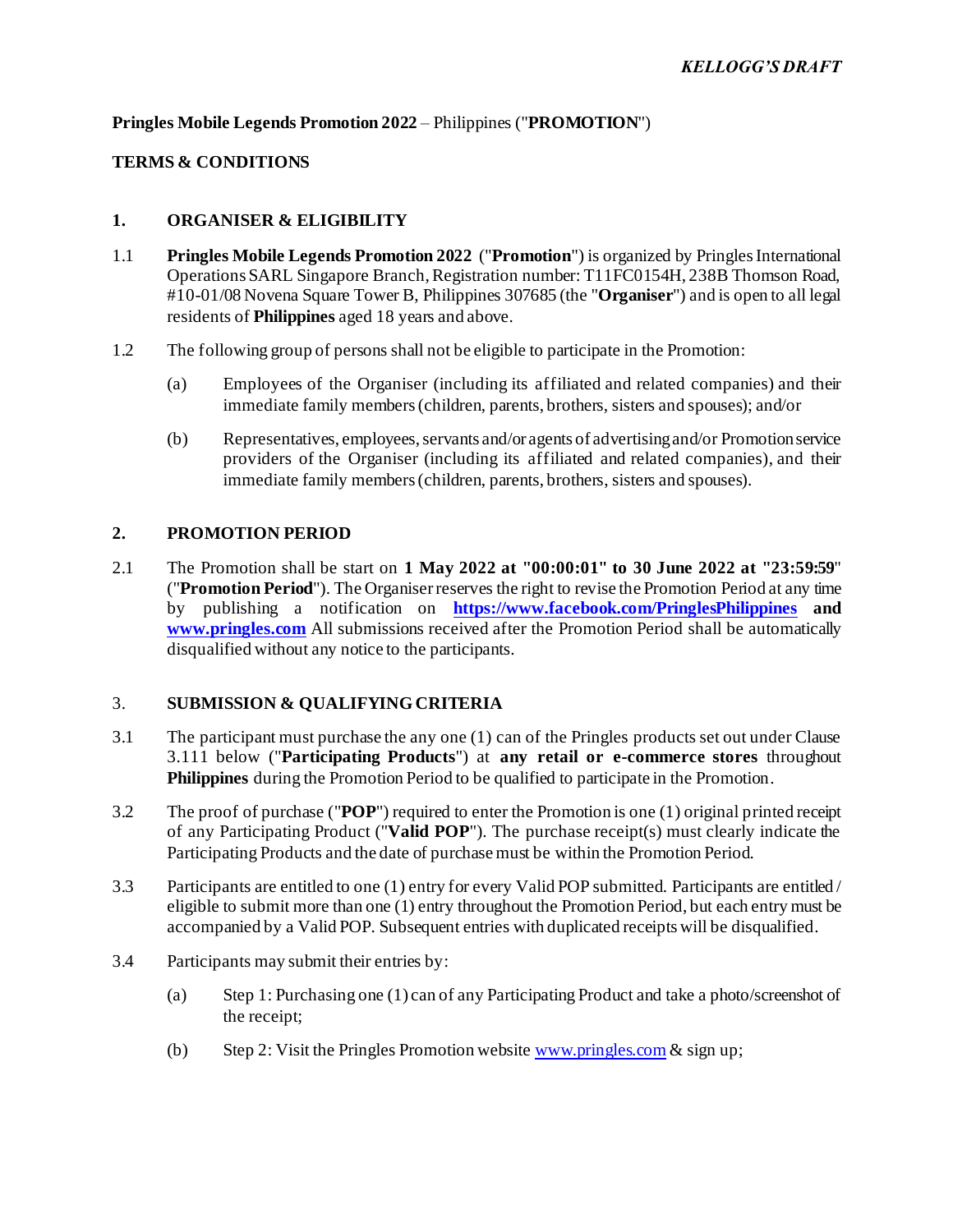- (c) Step 3: Complete the entry form and upload a photo/screenshot of the Valid POP. As part of the entry requirements, participants will be required to answer the question "WHY DO YOU LOVE PRINGLES?" in 25 words or less.
- 3.5 Participants will be identified by their email address and POP photo submitted in their entries. This Promotion is a game of skill. Winners will be chosen on the basis of creativity, originality and brand suitability.
- <span id="page-1-1"></span>3.6 Participants must retain the Valid POP submitted throughout the Promotion Period for verification and redemption of prizes. Failure to present the Valid POP upon request shall result in forfeiture of the prizes.
- 3.7 The Valid POP provided pursuant to a request under Claus[e 3.6](#page-1-1)6 must be identical to the one provided by participants when they submit their entry. If the Organiser has any reasons to believe that participants have shared any POP with another person, their entries or submissions will be invalid and they will lose any rights they may have to claim the prize.
- 3.8 Entries must be received during the Promotion Period and will be deemed to be received only when received by the Organiser. No acknowledgement of receipt will be sent by the Organiser for the entries received. Records of the Organiser and its agencies are final and conclusive as to the time of receipt.
- 3.9 The Organiser shall not be liable for any delay, lost, damaged and/or non-receipt of submissions, any error, omission, interruption, deletion, defect, delay in operation or transmission, communications line failure, or any problems or technical malfunction of our telecommunications network or lines, computer online systems, servers or providers, computer equipment, software, failure of e-mail or players on account of technical problems or traffic congestion on the Internet.
- 3.10 The Organiseris not responsible if participants' mobile device or desktop is not sufficiently capable for the purpose of submitting an entry, including having the requisite photograph capability.
- <span id="page-1-0"></span>3.11 The list of Participating Products is set out below:

| No. Product                                                                         |
|-------------------------------------------------------------------------------------|
| Any can of Pringles 42g, 102g, 107g, 134g, 147g or Pringles 134g special promo pack |

# **4. PRIZES**

**4.1** There are **10,070** units of prizes to be won, the total of which are worth up to **PHP417,381.30** (All Prize values are estimated based on the USD to PHP exchange rate of USD 1 = PHP 47.81 and are only intended to be indicative of the Prize value):

| No. | <b>Prize</b>                                                                                    | <b>Description</b> |
|-----|-------------------------------------------------------------------------------------------------|--------------------|
|     | Weekly Grand Draw: Mobile Legends   9 units (1 per weekly draw)<br>Epic Skin (worth PHP 4,781)  |                    |
|     | Daily Draw: Mobile Legends Starlight   61 units (1 per daily draw)<br>Skin (worth PHP 1,434.30) |                    |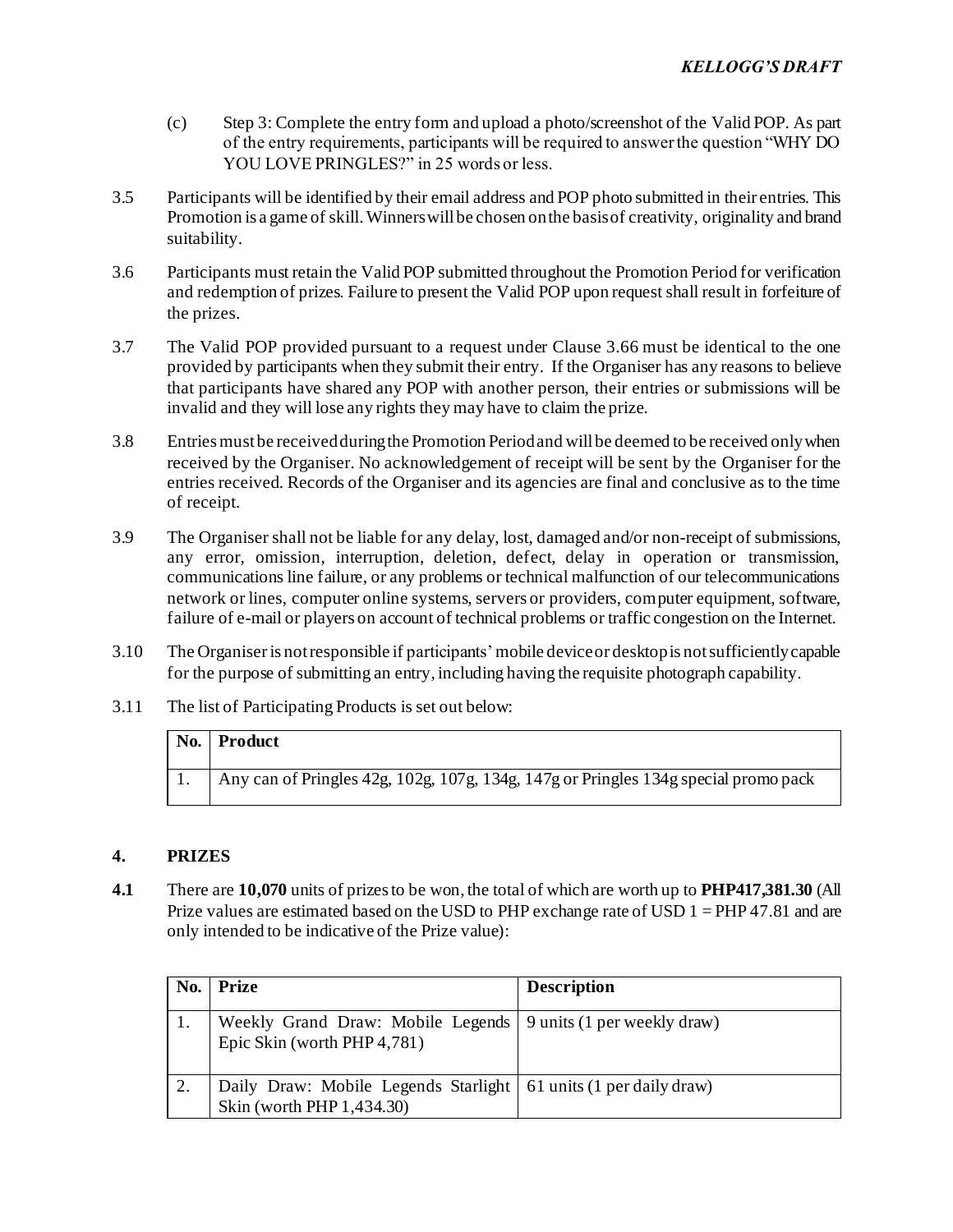|  |        | 30 Mobile Legends Diamonds (worth PHP 10,000 units (allocated on a "first come first" |
|--|--------|---------------------------------------------------------------------------------------|
|  | 28.67) | serve" basis)                                                                         |
|  |        |                                                                                       |

(each a **"Prize"**, and collectively **"Prizes"**).

- 4.2 Notwithstanding the number of entries submitted, each participant is only eligible to win up to one (1) Prize from category 1 or 2 via the Promotion. Participants may win an unlimited number of category 3 Prizes, subject to availability. For avoidance of doubt each successful entry will allow the participant to claim 1 Prize from category 3 (30 Mobile Legends Diamonds) and a chance to win 1 Prize from either category 1 or 2. The Organiser has the final decision on the allocation of Prizes. Participants are not allowed to choose a Prize based on their preference.
- 4.3 Any failure by the participant to comply with this Promotion Terms & Conditions imposed by the Organiser may result in the Prize being cancelled or withdrawn without any liability whatsoever to the Organiser. Any failure to comply with the conditions imposed by the prize supplier(s) may result in the Prize being cancelled or withdrawn without liability to the Organiser or the prize supplier(s).
- 4.4 Any additional charges incurred for redemption of the Prize such as transportation charges shall be borne by the winner.
- 4.5 The Organiser reserves the right to disqualify the selected participant and to select an alternative participant if (i) the selected participant is unable to produce the requested Valid POP for his or her entry when asked; or (ii) the Organiser has reason to believe that the selected participants have breached any of the Promotion Terms & Conditions, tampered with the Promotion or claim process or engaged in any unlawful or other improper misconduct calculated to jeopardise fair and proper conduct of the Promotion. In such instances, the selected participant will lose his or her right to win the Prize.
- 4.6 The Organiser shall reserve the absolute right to substitute the Prize with another of similar value, at any time by providing a written notice to the participants at **<https://www.facebook.com/PringlesPhilippines> an[d www.pringles.com](http://www.pringles.com/).**
- 4.7 The Prize and all elements of the Prize must be taken as a whole when offered or the Prize will be forfeited, and if forfeited, the Organiser will not be liable. The Prizes are non-refundable, nontransferable and not exchangeable for cash or its equivalent.
- 4.8 All Prizes are given on an "as-is" basis.
- 4.9 The Prizes are for personal use and must not be sold or used for commercial purposes. Where applicable, the winner(s) shall be solely responsible for the taxes or duties that may be imposed on the Prizes.
- 4.10 All FREE 30 Mobile Legends Diamonds, Starlight Skin and Epic Skin codes **must be redeemed before 30 September 2022**. Any codes not redeemed within this period will be forfeited and no replacements or for extension of the validity will be entertained. The Mobile Legends Diamonds codes can be redeemed at <https://m.mobilelegends.com/en/codexchange>.
- 4.11 To the fullest extent permitted by law, the Organiser shall not be liable for any loss, damage, injury or disappointment (including without limitation, indirect or consequential loss) suffered by any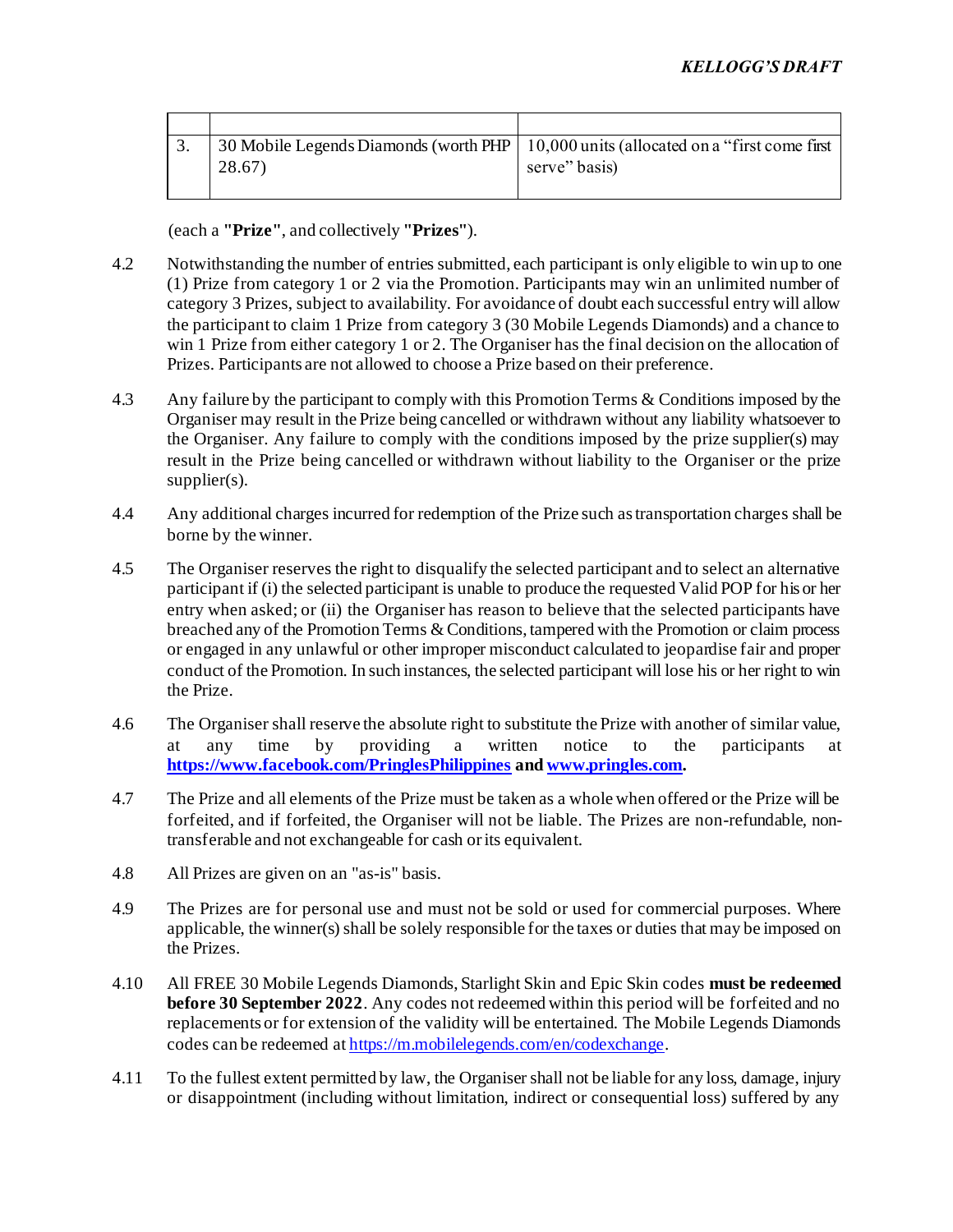participant entering the Promotion or as a result of or arising from claiming or accepting the Prizes or from disqualification from the Promotion.

#### **5. SELECTION OF WINNERS**

- 5.1 Entries must not contain any material which, in the opinion of the Organiser, is offensive, defamatory, inappropriate, obscene, unsuitable, infringing content, rude, unlawful or otherwise objectionable.
- 5.2 All winners will be selected according to Tables 1 and 2 below ("**Selection Date**").

| <b>Winner Selection</b><br>Date | Winner<br>Announcement<br>Date | <b>Number</b><br><b>of</b><br>winners | <b>For entries Received</b>                                        |
|---------------------------------|--------------------------------|---------------------------------------|--------------------------------------------------------------------|
| 9 May 2022                      | 21 May 2022                    | 5                                     | On each day between 1 May $2022 - 9$<br>May 2022 (inclusive)       |
| 16 May 2022                     | 28 May 2022                    | 7                                     | On each day between $10$ May $2022 - 15$<br>May 2022 (inclusive)   |
| 23 May 2022                     | 4 June 2022                    | 7                                     | On each day between $16$ May $2022 - 22$<br>May 2022 (inclusive)   |
| 30 May 2022                     | 11 June 2022                   | 7                                     | On each day between $23$ May $2022 - 29$<br>May 2022 (inclusive)   |
| 6 June 2022                     | 18 June 2022                   | 7                                     | On each day between $30$ May $2022 - 5$<br>June 2022 (inclusive)   |
| 13 June 2022                    | 25 June 2022                   | 7                                     | On each day between 6 June $2022 - 12$<br>June 2022 (inclusive)    |
| 20 June 2022                    | 2 July 2022                    | 7                                     | On each day between $13$ June $2022 - 19$<br>June 2022 (inclusive) |
| 27 June 2022                    | 9 July 2022                    | 7                                     | On each day between 20 June $2022 - 26$<br>June 2022 (inclusive)   |
| 4 Jul 2022                      | 16 July 2022                   |                                       | On each day between $27$ June $2022 - 30$<br>June 2022 (inclusive) |
| TOTAL                           |                                | 61                                    |                                                                    |

**Table 1 – Selection and announcement of the Mobile Legends Starlight Skin Daily winners**

# **Table 2 – Selection and announcement of the Mobile Legends Epic Skin Weekly winners**

| <b>Winner Selection</b> | Winner       | <b>Number</b> | <b>For entries Received</b>               |
|-------------------------|--------------|---------------|-------------------------------------------|
| Date                    | Announcement | оf            |                                           |
|                         | Date         | winners       |                                           |
| 9 May 2022              | 21 May 2022  |               | On each week between $1$ May $2022 - 9$   |
|                         |              |               | May 2022 (inclusive)                      |
| 16 May 2022             | 28 May 2022  |               | On each week between $10$ May $2022 - 15$ |
|                         |              |               | May 2022 (inclusive)                      |
| 23 May 2022             | 4 June 2022  |               | On each week between $16$ May $2022 - 22$ |
|                         |              |               | May 2022 (inclusive)                      |
| 30 May 2022             | 11 June 2022 |               | On each week between $23$ May $2022 - 29$ |
|                         |              |               | May 2022 (inclusive)                      |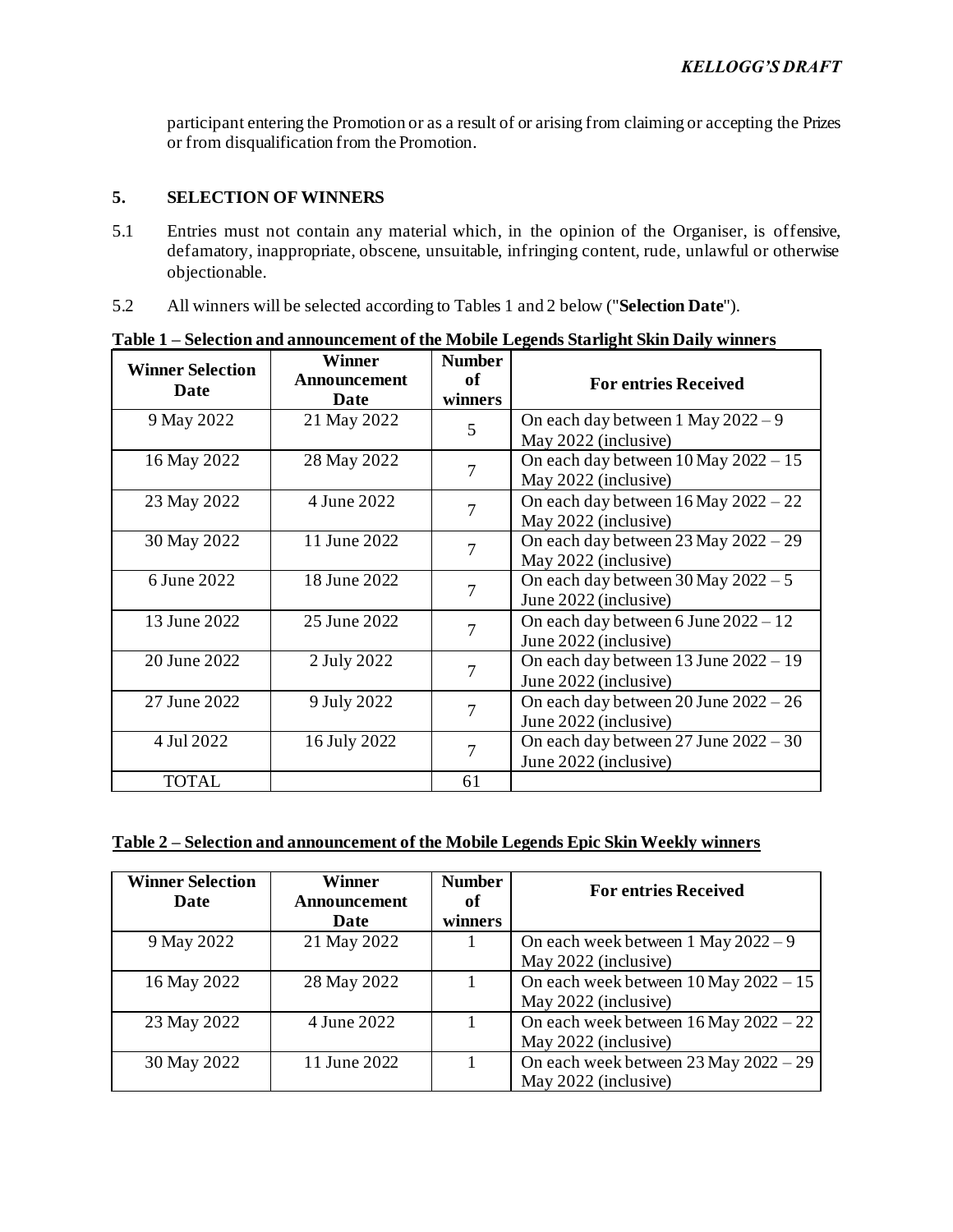| 6 June 2022  | 18 June 2022 | On each week between $30$ May $2022 - 5$<br>June 2022 (inclusive)   |
|--------------|--------------|---------------------------------------------------------------------|
| 13 June 2022 | 25 June 2022 | On each week between 6 June $2022 - 12$<br>June 2022 (inclusive)    |
| 20 June 2022 | 2 July 2022  | On each week between 13 June 2022 - 19<br>June 2022 (inclusive)     |
| 27 June 2022 | 9 July 2022  | On each week between $20$ June $2022 - 26$<br>June 2022 (inclusive) |
| 4 Jul 2022   | 16 July 2022 | On each week between $27$ June $2022 - 30$<br>June 2022 (inclusive) |
| TOTAL        |              |                                                                     |

- 5.3 This Promotion is a game of skill. Winners will be chosen on the basis of creativity, originality and brand suitability by the Organiser. Chance plays no part in how the winners will be selected.
- 5.4 All judging decisions are as determined by the Organiser, in their sole and absolute discretion. All decisions are final and no appeal or correspondences shall be entertained.
- 5.5 Every entry must be the participant's original work and not copied, assigned or commissioned to anyone else.

## **6. WINNER ANNOUNCEMENT**

- 6.1 Winners will be notified via email within **14 working days** of the Selection Date.
- **6.2** Winners will be contacted via email by the appointed Promotion agency for verification for category 4 Prizes. Should the first attempt to contact the eligible winner fails, such as, but not limited to, (i) getting no responses, (ii) telephone number not in service and / or (iii) unable to connect the call to the participant, another two (2) attempts will be made within the next twentyfour (24) hours from the first telephone call. Where such further attempts are unsuccessful, the Organiser reserves the right to select the next qualified participant. The Organisershall not be held liable in the event the eligible winners cannot be contacted for whatever reasons.
- **6.3** Winners will be announced on **insert platform e.g. Facebook** after **14 working days** of the Selection Date.

#### **7. PRIZE REDEMPTION / DELIVERY**

- 7.1 All valid redemption submissions received will be serialised based on the date and time of the submission received by the Organiser.
- 7.2 All Prizes must be claimed before 30 September 2022 ("**Redemption Period**"). The Prizes shall be valid (i) up until the Redemption Period or any other period as specified by the Organiser; or (ii) unless revoked by the Organiser in accordance with these Promotion Terms & Conditions. In the event that any Prizes are unclaimed within the Redemption Period or any such period as may be specified by the Organiser, the Organiser reserves the right to revoke or invalidate Prizes, including revoking the unique redemption code issued in any manner it deems fit.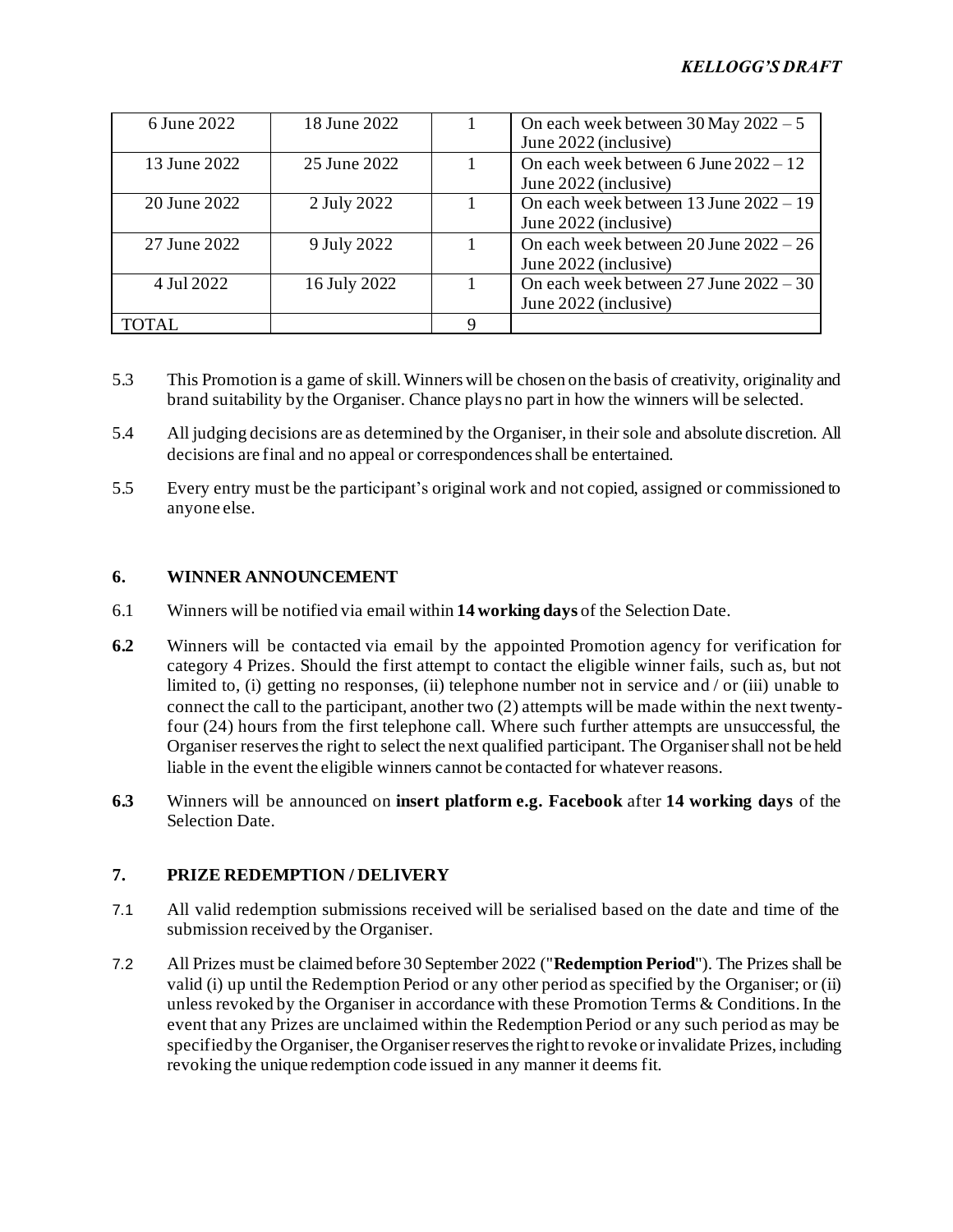- 7.3 Once the Prize is correctly claimed in accordance with the Promotion Terms & Conditions, the Prize will be sent via email to the winner's email address recorded by the Organiser during the submission of entries.
- **7.4** The Valid POP must be identical to that provided by the participant when submitting the entry. If, in the Organiser's sole opinion, the participant has shared any POP with another person, the entries or submissions will be invalid and the participant will lose any rights to claim the Prize.
- 7.5 Once the Prizes are correctly claimed in accordance with this Promotion Terms & Conditions, the prizes will be delivered to the participants via courier service and shall be fulfilled within approximately 5 working days from the date of confirmation of participant details (i.e. full name, contact number and address). To the extent permitted by applicable laws, the Organiser and its employees, agencies and representatives (including its affiliates) associated with this Promotion are not responsible for any delayed, lost, stolen, misdirected or damaged shipments.
- 7.6 Participants are required to share their details and the details will be assumed to be correct and final. It is the responsibility of the winner to provide a correct and valid details. Confirmation details cannot be changed after submission. If the address provided is incomplete or incomprehensible the address submission will be deemed invalid.
- 7.7 All unclaimed Prizes after the Collection Period shall be forfeited.
- 7.8 The Organiser and its appointed fulfilment agency shall be entitled to request the original supporting documents or materials for verification purposes. The Organiser also reserves the right to request winners to sign a winner's deed of release or any other relevant forms or agreements that the Organiser deems necessary, to provide proof of identity, proof of age, and/or proof of entry validity (including phone bill) in order to claim a Prize. In the event that a winner cannot provide suitable proof, the winner will forfeit the Prize in whole and no substitute will be offered.

# **8. RIGHTS OF THE ORGANISER**

- 8.1 By participating in the Promotion, participants give their consent and absolute right to the Organiser to use their names, likeness, photographs and Prizes as materials for the purposes of advertising, marketing, trade and/or publicity, without any prior notice. The participants shall not be entitled to claim ownership and/or other forms of compensation for the use of the materials by the Organisers.
- 8.2 The Organiser reserves the right to modify, suspend and/or cancel the Promotion and/or this Promotion Terms & Conditions at any time by publishing a notification on **<https://www.facebook.com/PringlesPhilippines> an[d www.pringles.com](http://www.pringles.com/)**. Participants agree that their continued participation in this Promotion shall be treated or deemed as acceptance and agreement of the Promotion Terms & Conditions herein (as may be amended from time to time).
- 8.3 The Organiser reserves the right, at any time, to validate and check the authenticity of the entries and participants' details (including a participant's identity, age and place of residence). In the event that a winner cannot provide suitable proof as required by the Organiser to validate their entry, the winner will forfeit the Prize in whole and no substitute will be offered. Incomplete, indecipherable, inaudible, incorrect and illegible entries, as applicable, will at the Organiser's discretion be deemed invalid and not eligible to win.
- 8.4 The Organiser reserves the right, in its sole discretion, to disqualify any participant who the Organiser has reason to believe has breached any of the Promotion Terms & Conditions contained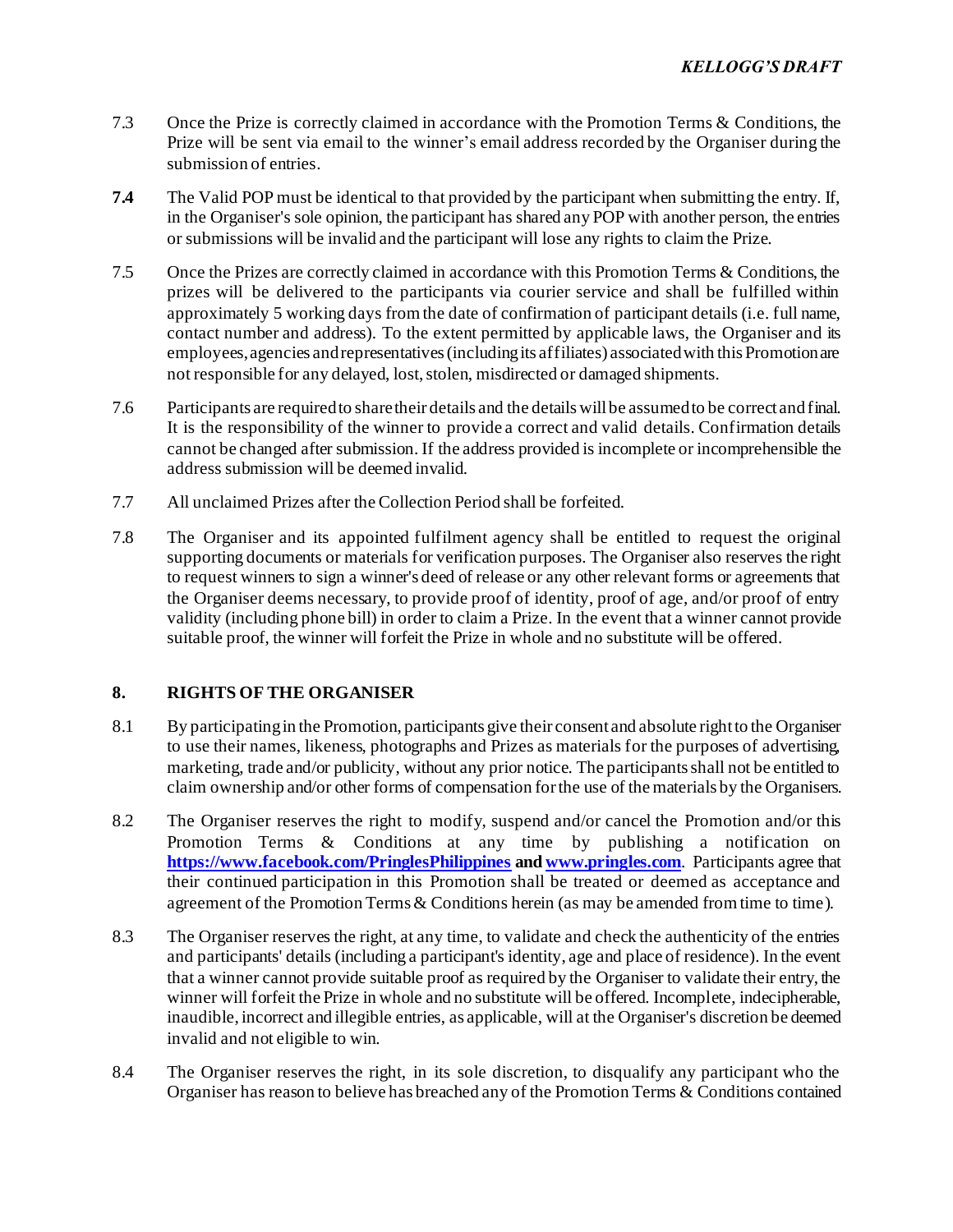herein and/or that is found or suspected of tampering with the Promotion submission process or the operation of the Promotion. The Organiser reserves the right to pursue legal action against any individual it believes has undertaken fraudulent activities or other activities harmful to the Promotion.

8.5 All entries and any copyright subsisting in the entries become and shall remain the property of the Organiser who may publish or cause to be published any of the entries received.

## **9. LIABILITIES & RESPONSIBILITIES**

- 9.1 Nothing in these Promotion Terms & Conditions limit, exclude or modify or purports to limit, exclude or modify any statutory guarantees or warranties.
- 9.2 To the extent permitted by applicable laws, the Organiser (including its employees, agencies and representatives associated with this Promotion) is not responsible for and excludes all liability (including negligence), for any personal injury; or any loss or damage (including loss of opportunity); whether direct, indirect, special or consequential, arising in any way out of:
	- (a) any technical difficulties or equipment malfunction (whether or not under the Organiser's control);
	- (b) any theft, unauthorised access or third-party interference;
	- (c) any entry, claim or Prize that is late, lost, altered, damaged or misdirected (whether or not after their receipt by the Organiser) due to any reason beyond the reasonable control of the Organiser;
	- (d) any variation in the Prize value to that stated herein; or
	- (e) any misuse of the Prize.
- 9.3 In the event of any discrepancies between this Promotion Terms & Conditions and any advertising, promotional, publicity and other materials relating to or in connection with this Promotion, this Promotion Terms & Conditions shall prevail.
- 9.4 Failure by the Organiser to enforce any of its rights at any stage does not constitute a waiver of those rights. The Organiser's legal rights to recover damages or other compensation from such an offender are reserved.
- 9.5 To the extent permitted by applicable laws, participants and their heirs shall assume full liability and responsibility in case of any liability, mishap, injury, damage, claim or accidents (including death) resulting from their participation in the Promotion and/or utilization of the Prize and agree to irrevocably and unconditionally release and hold the Organiser free and harmless of any liability for any reason whatsoever.
- 9.6 The Organiser accepts no responsibility for any tax implications and the participants must seek their own independent financial advice with regards to the tax implications relating to the Prize or acceptance of the Prize.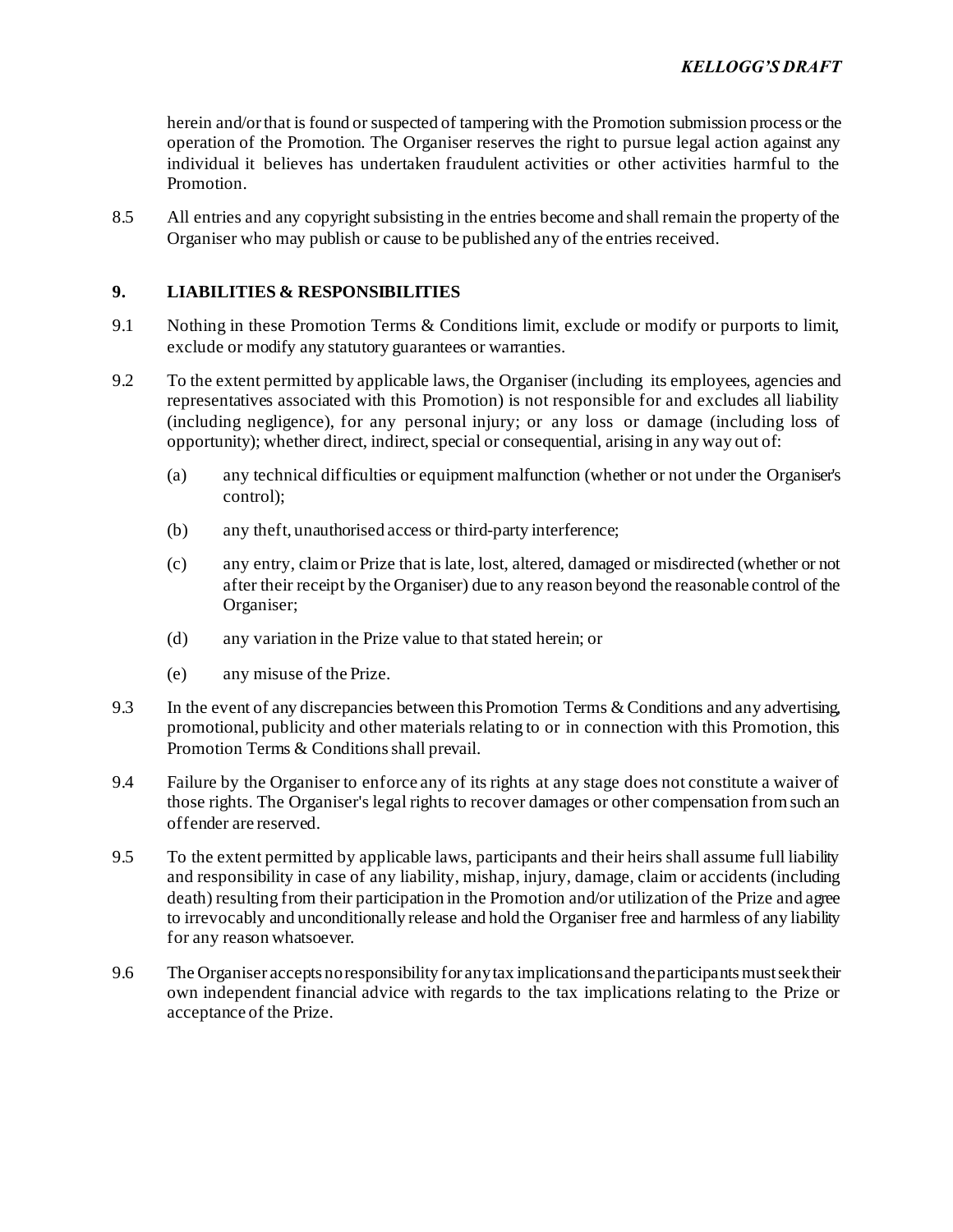#### **10. PERSONAL DATA PROTECTION**

- 10.1 Each participant's participation in the Promotion is conditional upon the participant consenting to the Organiser and its affiliated companies and business units, service providers and agencies using the participant's personal data for the following purposes:
	- (a) to notify the participant if he/she has won any Prize;
	- (b) to conduct, manage, and administer the Promotion including verifying the identity of participants for participation or prize collection;
	- (c) for consumer research and analysis, promotional, publicity, advertising and marketing purposes; and
	- (d) for the Organiser and its affiliates to obtain feedback on its products and services.
- 10.2 Personal information collected by the Organisershall include participant's name, age, government issued ID, mobile number, email address, and any other information which may identify the participant, as well as supporting identification documents as may be required ("**Personal Information**"). Unless otherwise stated, the Personal Information shall be kept for a maximum of two (2) years unless required for regulatory or legal purposes.
- 10.3 Each participant is free to revoke his or her consent to the processing of his or her Personal Information by sending a message to the Organiser as stated below. However, the participant understands that by doing so, he or she hereby withdraws his or her participation from this Promotion. The Organiser will use its best endeavours to keep all Personal Information processed for this Promotion strictly confidential.
- 10.4 The Organiser and its affiliated companies and business units may share a participant's Personal Information between themselves for administrative purposes, and with third parties supporting their administrative and business functions. In some cases, this may involve the storage, use, disclosure or other processing, or transfer of participant's Personal Information outside of **Philippines**.
- 10.5 The Organiser and its affiliated companies and business units may also share a participant's Personal Information with third parties to carry out cross-promotion.
- 10.6 By participating in this Promotion, the participant consents to the use collection, disclosure, processing and transfer of his or her Personal Information for the purposes listed above. Unless otherwise provided for above, the collection, use, disclosure, processing and/or transfer of any Personal Information shall be conducted in accordance with the Organiser's Privacy Policy.
- 10.7 The Organiser's Privacy Policy may be found at <https://www.facebook.com/media/set/?set=a.4180163245379036&type=3> . The Privacy Policy contains, amongst others, information from:
	- (a) how a participant may access the Personal Information that is held by the Organiser and seek correction or deletion of such information; and
	- (b) how a participant may complain about a privacy breach and how the Organiser will deal with such a complaint.